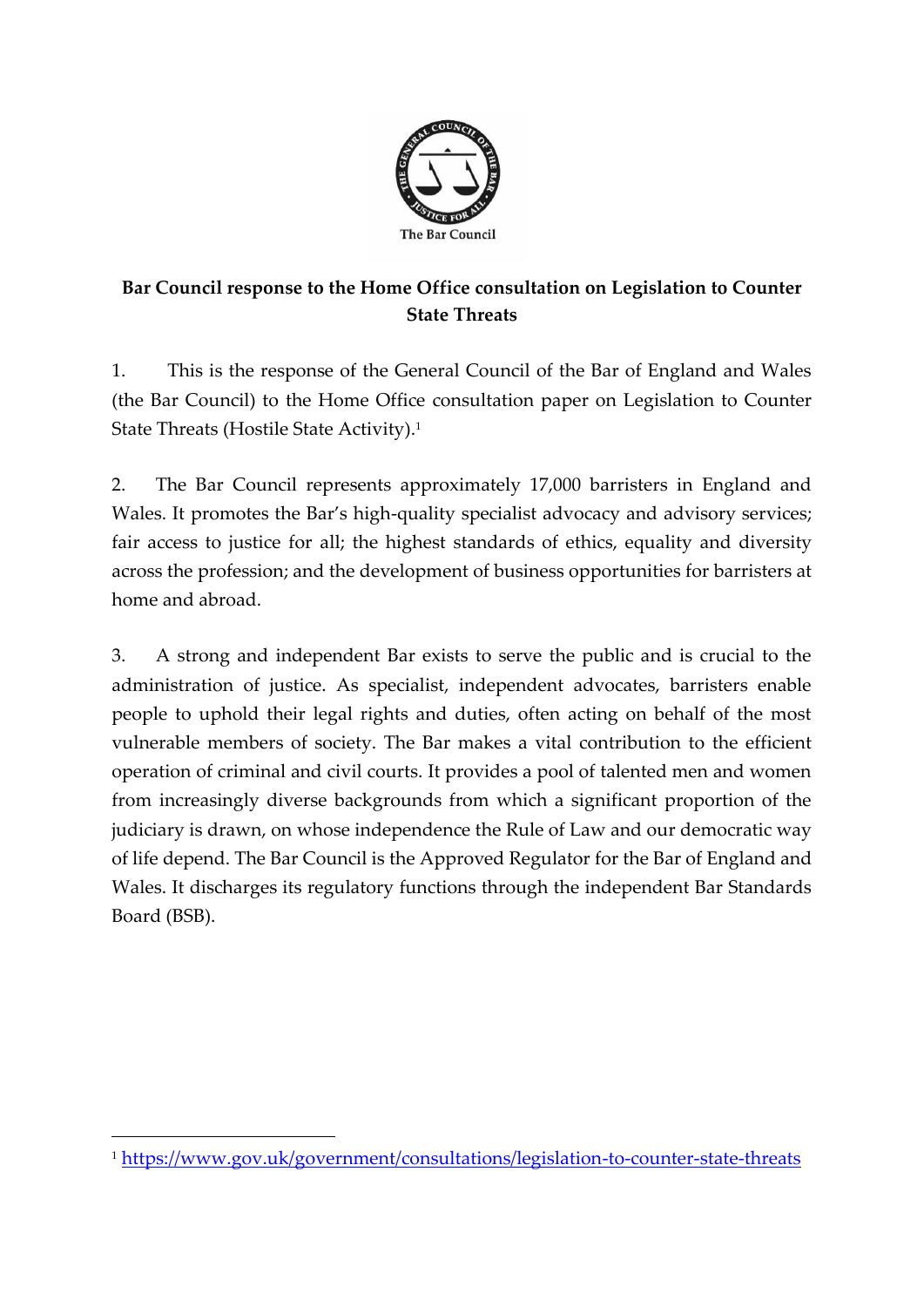#### **OVERVIEW**

4. The foreword by the Home Secretary to this consultation sets out the government's aim –

"The threat from hostile activity by states is a growing, diversifying and evolving one, manifesting itself in a number of different forms: from cyber-attacks, attempts to steal intellectual property and sensitive government information, threats to critical national infrastructure, and attempts to interfere in democratic processes. We continue to face this very real and serious threat from those who seek to undermine and destabilise our country to pursue their own agendas.

The UK will always defend its people and its interests, and we have a record of responding robustly to hostile activity by states alongside our international partners. Together with our allies, the UK is taking steps to safeguard our open and democratic societies and promote the international rules-based system that underpins our stability, security and prosperity."

5. Legislating against the actions of foreign states raises issues of international law as well as domestic rule of law issues. On 7 July 2021 we met with representatives from the Home Office and understood that there had been consultation with other government departments, including the FCDO. However, the consultation paper does not include any reference to the representations made by the FCDO and other relevant departments.

6. Despite aiming to combat the acts of foreign states, there is no suggested sanction against states. That would require a basis in international law. None is suggested. The proposed legislation would target individuals who act on behalf of hostile foreign states. Therein lie definition issues. In the glossary at page 5 of the consultation, this definition appears -

> **State Threats (ST) –** Is a term used to describe overt or covert action orchestrated by foreign governments which falls short of general armed conflict between states but nevertheless seeks to undermine or threaten the safety and interests of the UK, including: the integrity of its democracy, its public safety, its military advantage and its reputation or economic prosperity. While the term hostile state activity (HSA) has generally been used to describe the threat, it is often read as being activity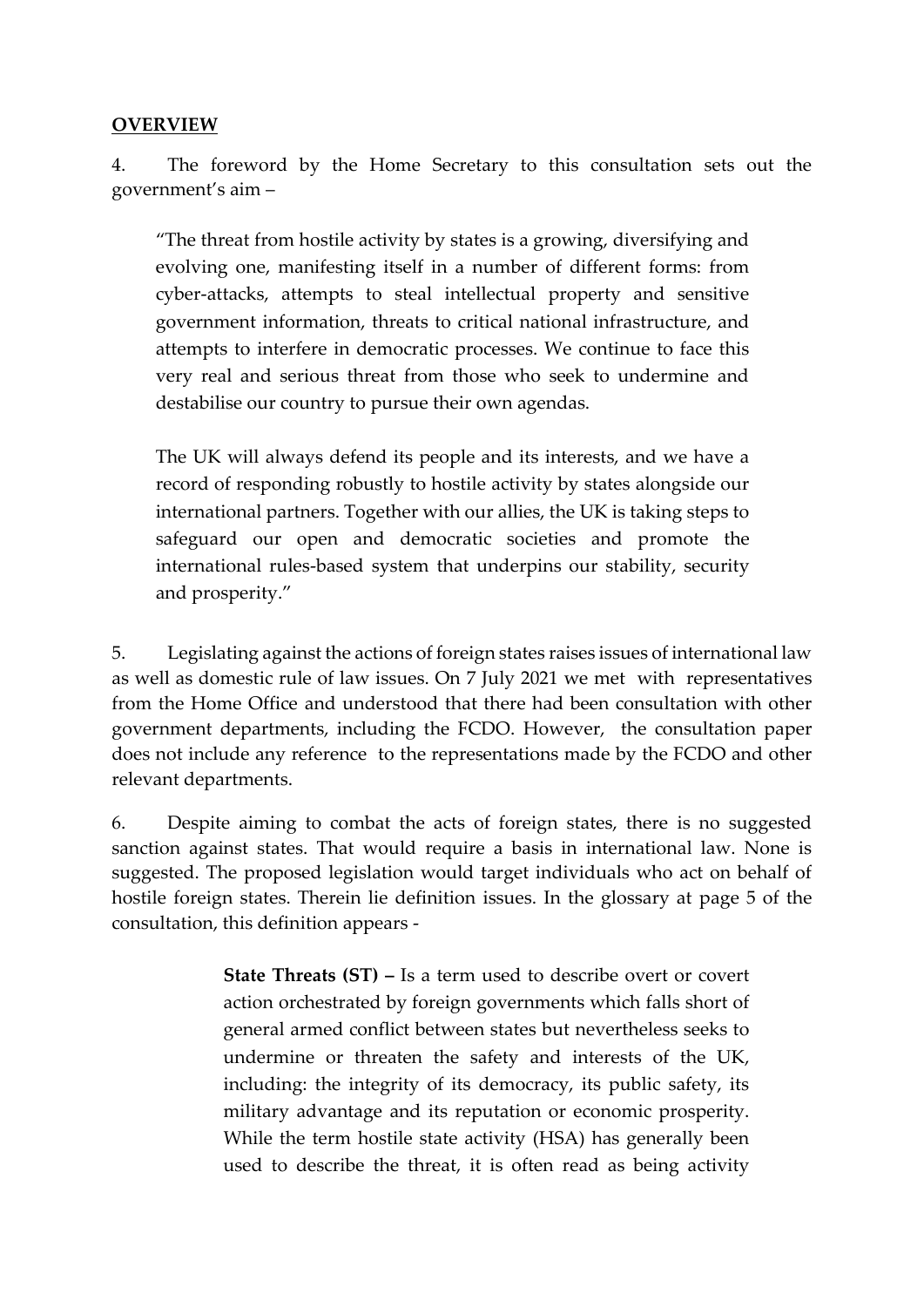conducted by hostile states rather than hostile activity by states as intended. In this consultation and through to the legislation the Government is adopting new terminology to describe the threat.

No further attempt is made to define the terms which will be critical ingredients of any criminal or civil sanction against the individuals suspected of hostile activity on behalf of a foreign state.

7. The remainder of the consultation document focuses on proposals to restrict and to criminalise the activities of individuals. In part, this involves amendments to the Official Secrets Acts. In May 2017 we responded in detail to the Law Commission's Consultation on the Protection of Official Data, which centred on proposed reform of the Official Secrets Acts. <sup>2</sup> There is nothing in the government's proposals which causes us to modify that response. In particular we emphasise (a) our view that objective harm (or intended or recklessly risked harm) should be at the heart of any offence in this area and (b) our support for an independent judicial figure to deal with whistleblowing and public interest justification.

8. Much of the harmful activity which has an impact on national security is already contained within the numerous counter-terrorism statutes.

9. The consultation fails to address the following fundamental problems of implementing its stated objective of combatting hostile state activity –

- Within the jurisdiction, those acting on behalf of a foreign state will often have diplomatic immunity. This precludes the use of any of the preventive measures proposed. The recent decision of the High Court in *Fernando v Sathananthan* [2021] EWHC 652 (Admin) provides what is in effect total procedural impunity for illegal activity by those covered by diplomatic immunity on behalf of their state. This will be a serious shortcoming. Failure to address it in the consultation is bewildering.
- Hostile activity, such as cyber-attacks, take place from outside the jurisdiction. Again, no mention is made of jurisdictional problems. How are these measures to be effective in the absence of international treaty arrangements?

<sup>2</sup> [Bar Council response](https://www.barcouncil.org.uk/uploads/assets/e5640be9-d93b-491c-bb27711b4a03efe7/barcouncilandcriminalbarassociationresponsetothelawcommission.pdf)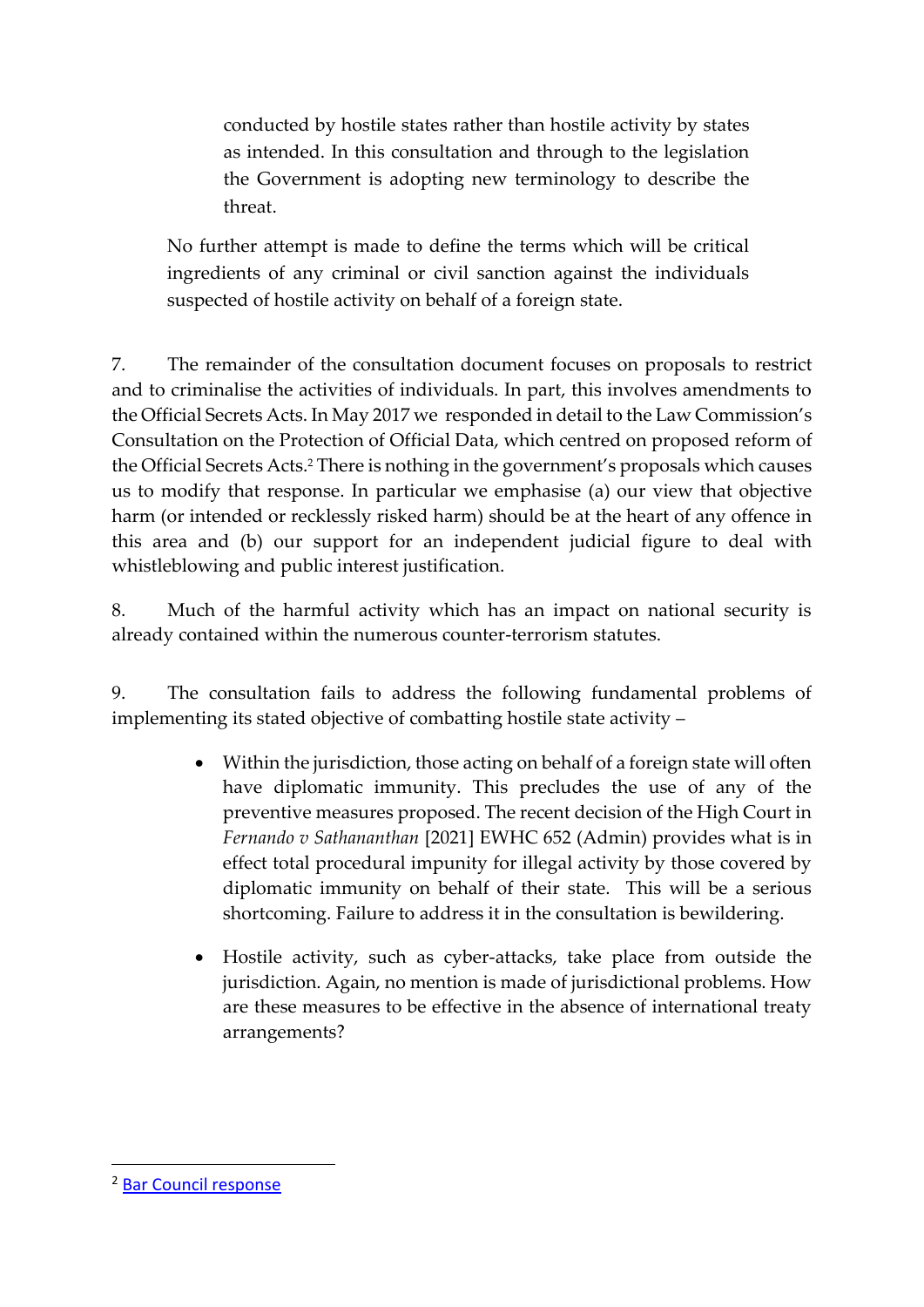10. The Bar Council's response is by way of narrative comment on the issues raised under various headings in the consultation, rather than specific answers to individual questions.

#### **OFFICIAL SECRETS ACT REFORM (Questions 1-19)**

11. We adopt the responses set out in the Bar Council's response to the Law Commission's Consultation on the Protection of Official Data, which is appended to this document. We have no further submissions to make.

#### **SEARCH WARRANTS (Question 22)**

12. It is correctly pointed out that satisfying the criteria for search warrants under PACE will be impracticable in cases of espionage and similar activity. The government's proposal is –

> The existing section 9 [sc. of the Official Secrets Act 1911] search power therefore enables the police to effectively respond to the threat and disrupt, investigate and obtain evidence of hostile activity by states, when required. This comes with the safeguard of the Court needing to be persuaded in each case to issue a warrant. Accordingly, we seek to carry over the section 9 provision into reformed legislation. In addition, we will also consider whether there is a need for other enhanced investigative tools to support the new offences and powers in the legislation.

We consider that this power should be subject to the authorisation of a Senior Circuit Judge or High Court Judge. A record would be made of the proceedings (including any "closed" part of the proceedings) so that they could be subject, if necessary, to appellate or other subsequent review.

13. We recognise that this consultation is not intended to set out detailed legislative provisions. However, the government should make clear that, as with PACE, any application for a search warrant should exclude material subject to legal professional privilege. This would not hamper an investigation because any communication with a lawyer, which is intended to further criminal activity, is excluded from privilege.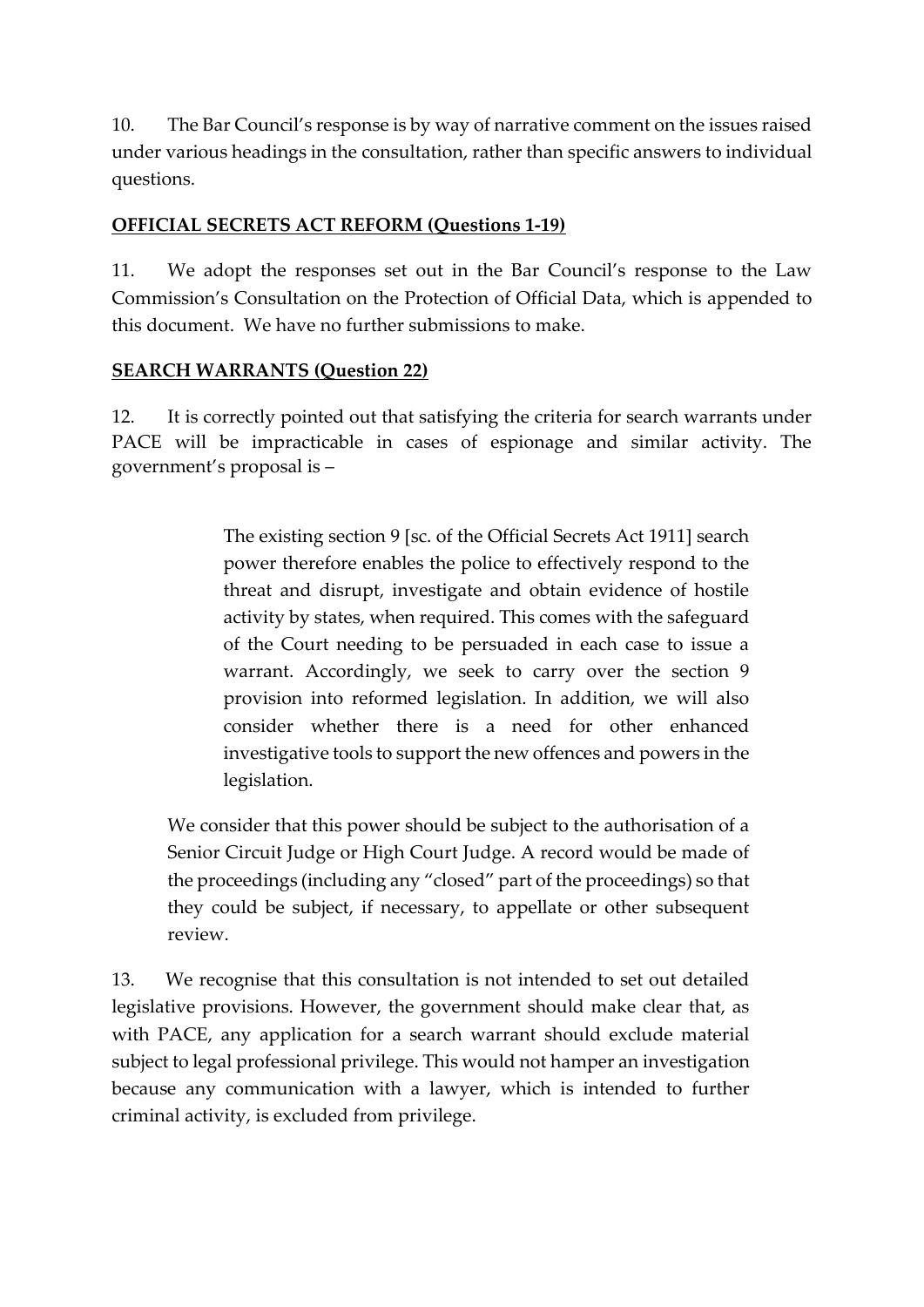14. As to the proposal that lawyers engaged in litigation in this field be vetted in some way (page 21), we neither agree with the principle nor consider that it is necessary. If there are sufficient grounds to suspect a lawyer as being complicit in an offence, legal professional privilege would cease to protect communications between them and the client. If so, the communications would become susceptible to the same test for investigatory access as any other communications in sensitive circumstances. But access requires a firm "reasonable grounds" basis and independent judicial determination.

#### **SENTENCING (page 30 - no Question asked)**

15. The government proposes that involvement in hostile state activity should be treated as an aggravating feature when sentencing for any offence not included specifically in the proposed new legislation. The proposal is –

> The measure would mean that if a hostile actor is prosecuted and found guilty of an offence outside of our proposed legislation, but a connection to hostile activity by states can be proven, the court must take into account this connection when determining the offender's penalty. We consider that such an aggravating factor should apply to all offences in UK legislation, outside of this legislation, to accommodate the broad and evolving threat, which is likely to change and advance rapidly over the coming years. Reflecting this threat in UK criminal law in this way will additionally send a strong message to other states that the UK will not tolerate hostile activity by states.

16. Whilst the Bar Council does not comment directly on sentencing policy, this proposal raises the same problems of definition as mentioned earlier. The final sentence of this extract is worthy of King Lear – "I will do such things …" and inferentially recognises the impotence of domestic legislation to deal with serious international issues.

#### **FOREIGN INFLUENCE REGISTRATION SCHEME ("FIRS") (Questions 23-37)**

17. There are two noteworthy features of the consultation questions relating to FIRS. First, they tend towards the granular, for example whether registration on paper forms ought to be possible in addition to the option of online registration. Secondly – and this is perhaps what has led to such questions – they appear to be predicated on the assumption that the FIRS scheme will be introduced in some shape or form.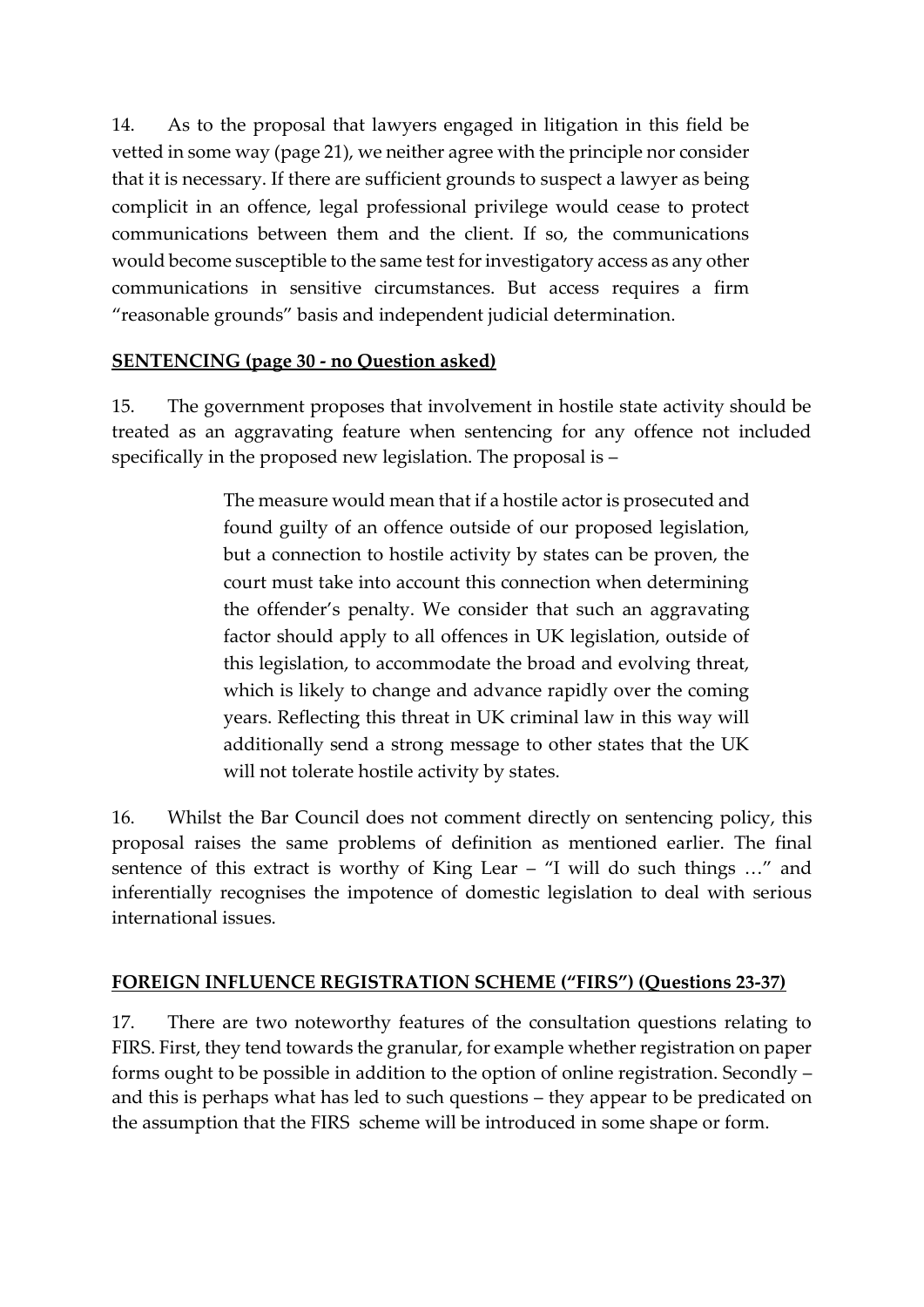18. Given the relative novelty of FIRS (worldwide there appear to be very few comparable schemes), it is somewhat surprising that no question is directed towards whether such a scheme ought to be introduced at all.

19. For reasons which we set out below, but which are founded in rule of law considerations, we do not consider that the justification for such a scheme has been made out. In the circumstances, we take the view that the way in which we can best assist with the consultative process is through a narrative response, rather than by way of specific answers to the questions asked. Our concerns fall into 5 categories:

#### *Necessity*

20. There is plainly scope for considerable overlap between the proposed FIRS scheme and any number of existing controls on activity directed by foreign states. By way of non-exhaustive list, we would flag (i) the registration requirement for Parliamentary lobbyists, (ii) the new Nationality Security and Investment Act 2021 ("NSIA"), and (iii) existing criminal offences covering espionage and computer misuse. It is striking that neither the lobbyists' register nor the NSIA merit a mention in the consultation paper.

21. We have seen nothing thus far to suggest that FIRS would cover any conduct that the controls listed above would not capture. No case studies have been brought to our attention.

#### *Proportionality*

22. The Consultation introduction explains that part of the rationale for the introduction of FIRS is that it will increase the cost to states of conducting hostile activity (page 11). However, as already observed, the scheme as envisaged proposes levying penalties against individuals rather than their state sponsors.

23. We would be interested to find out – in practical terms – what studies or research inform the view of the Home Office that these proposed tools and powers will increase the cost to states of conducting hostile activity. The current consultation does not yet demonstrate this, but it is plainly an essential first step in evaluating the proportionality of a potentially intrusive new requirement.

24. Whatever the costs to foreign states may or may not be, it is clear that a FIRS scheme has the potential to have a real impact on business in a globalised economy such as that of the UK. Others will be better placed to opine and indeed provide evidence of the possible risks in the fields of e.g. business and travel, as well as friendly international relations. Suffice it to say that any such impact would clearly need to be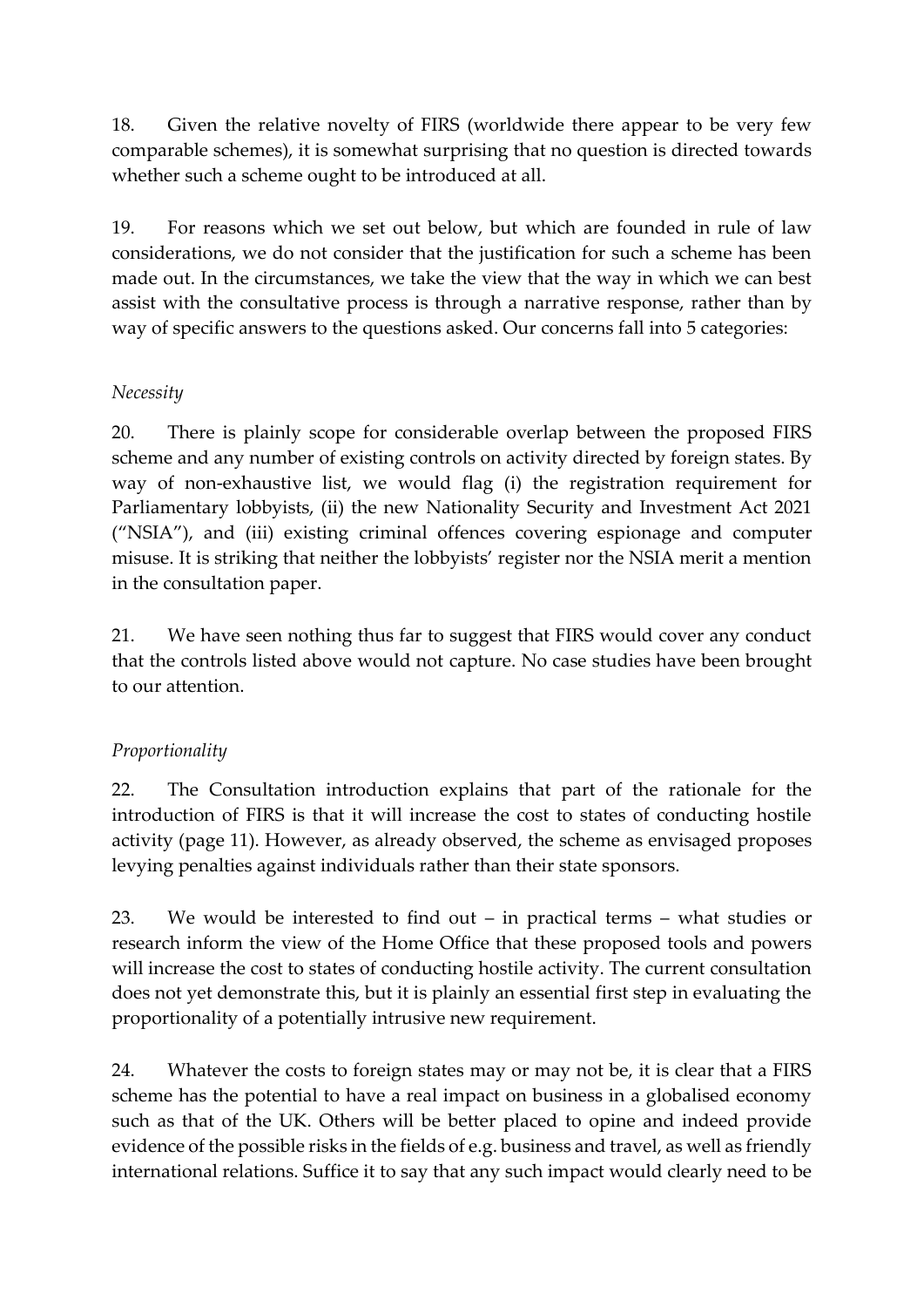factored into any proportionality exercise, particularly given the potential for the FIRS to have a discriminatory impact on foreign individuals, who are axiomatically more likely to be "directed by" foreign powers.

25. It appears that an investigation of the impact of such a regime is one of the functions of this consultation. (See for example Questions 23, 28, 34 & 37.) If that is right, then the unwritten assumption referred to in §17 above - that a FIRS will be introduced – is all the more surprising.

#### *Practicality*

26. The FIRS purports to help address the following threats: espionage, interference and transfer of data. Plainly, nobody involved in these activities would register, and the Government appears to accept this: (page 33)

"*It is anticipated that many of the individuals engaged in hostile activity or interference on behalf of a foreign state would not declare this by registering with the scheme or would register false or misleading information. If they sought to engage in this activity without properly registering, they would be liable to prosecution*"

27. Whilst such individuals may well be *"liable to prosecution"* under FIRS, insofar as they are engaged in espionage or offences of interference with computers or other electronic systems, they already are liable to prosecution.

28. The fundamental problems of seeking to deal with such covert activity through the criminal justice system have always been twofold: identifying the individuals engaged in such conduct, and balancing the need to produce enough admissible evidence to secure a conviction without betraying investigative techniques.

29. FIRS would not of course help with the first of these issues. The practical problem that FIRS is ostensibly intended to assist with is that of proving hostile activity without blowing cover:

"*a UK scheme would allow for the prosecution of individuals engaged in hostile activity based on a failure to register when conducting certain activities, rather than for committing the hostile act*" (page 34)

30. But we are unconvinced that a prosecution under a FIRS scheme (however designed) would be capable of achieving this. Even on a "failure to register" offence, the prosecution would still need to prove that the individual was being directed by a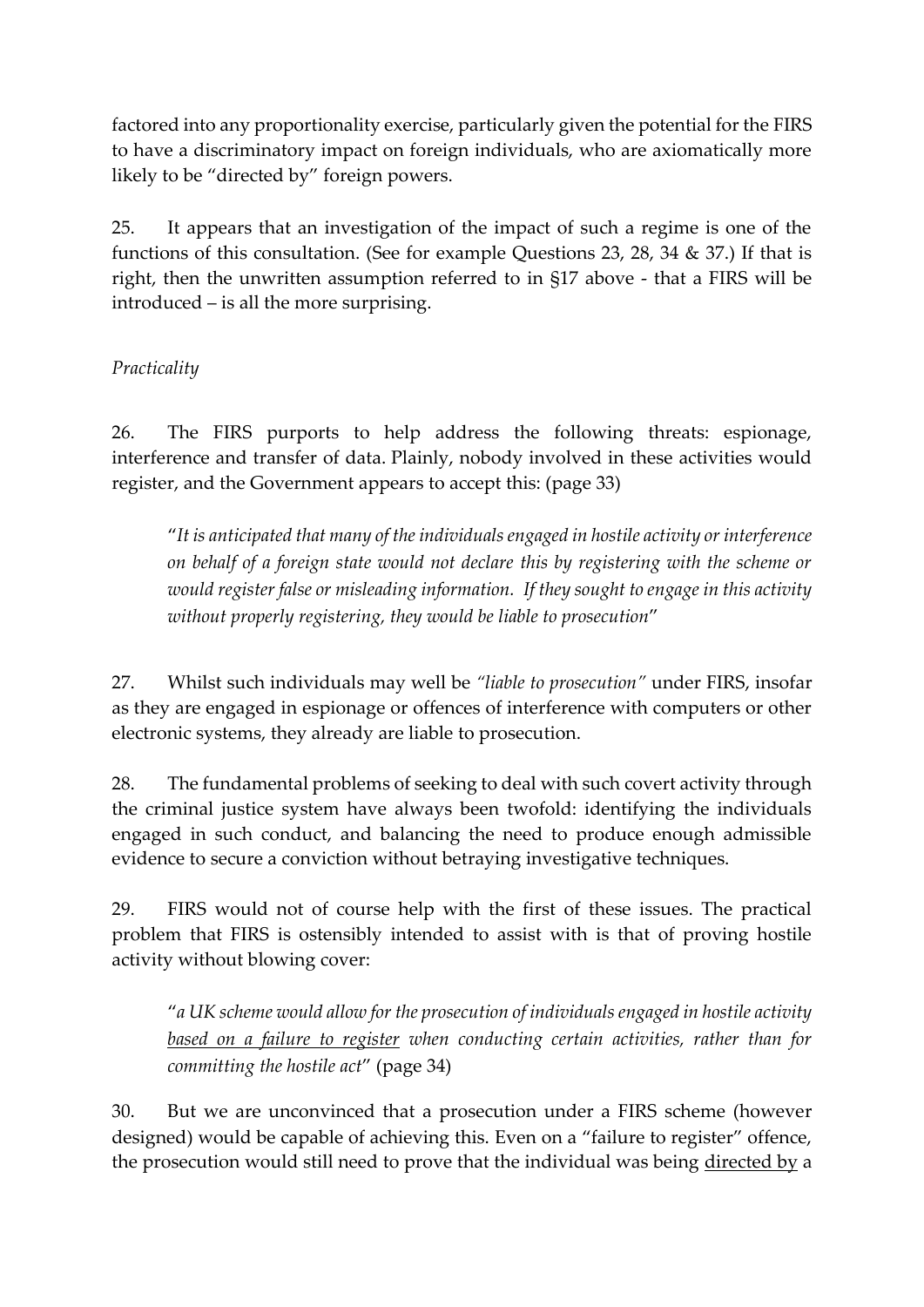foreign state or state-related actor (page 37) as that is intended to be one of the triggers for registration. And it is likely to be that direction (presumably coupled with a failure to register in circumstances where the individual can be shown to have been aware of the obligation) that would be relied upon to make good the offence.

31. In such a case it might be said that proof of some sort of nefarious aim could be inferred, such that a separate element of "hostile intent" would not be required in order to provide such an offence with a degree of legitimacy. But the practical problem that would arise then would be how to prove both "direction" and "carrying out a registrable activity" using only admissible evidence? And it seems to us that, once these elements were made out, the overlap with – for example – existing espionage or computer misuse offences would likely be near complete.

## *"Non-intentional compliance"*

32. We are concerned with the suggestion, implicit in Question 36, that a nonintentional failure to register could amount to a criminal offence. That proposition would be difficult to reconcile with the suggested gravamen of the conduct that is intended to be captured by the FIRS scheme.

## *Immunity and exemption from immigration control*

33. Given the very purpose of these proposals and who they are likely to target, we consider that thought ought to be given to diplomatic (embassy) and functional (international organisations) immunity. There is no mention of this in the consultation paper.

34. The consultation document is light on detail as to the how the proposals fit into the scheme of immigration control, including, in particular as regards issues of immunity/exemption from immigration control.

35. As regards those employed by foreign powers in embassies, etc: some are diplomats exempt from immigration control under s 8(3) of the Immigration Act 1971. Others, consular officers, have like immunity under Orders made under s 8(2) of the same Act. Orders made under the latter also confer like, functional exemption from immigration control on persons working for international organisations, etc, such as EBRD and IBRD. That exemption from immigration control sits alongside various levels of immunity from criminal and civil jurisdiction, see for example Vienna Convention on Diplomatic Relations, see also for example Art 15 of EBRD Headquarters Agreement.

36. The consultation does not set out how the proposals for FIRS and Civil Orders apply in the context of (i) immunities, and (ii) exemption from immigration control in particular. The general powers in the Immigration Rules (executive policy of the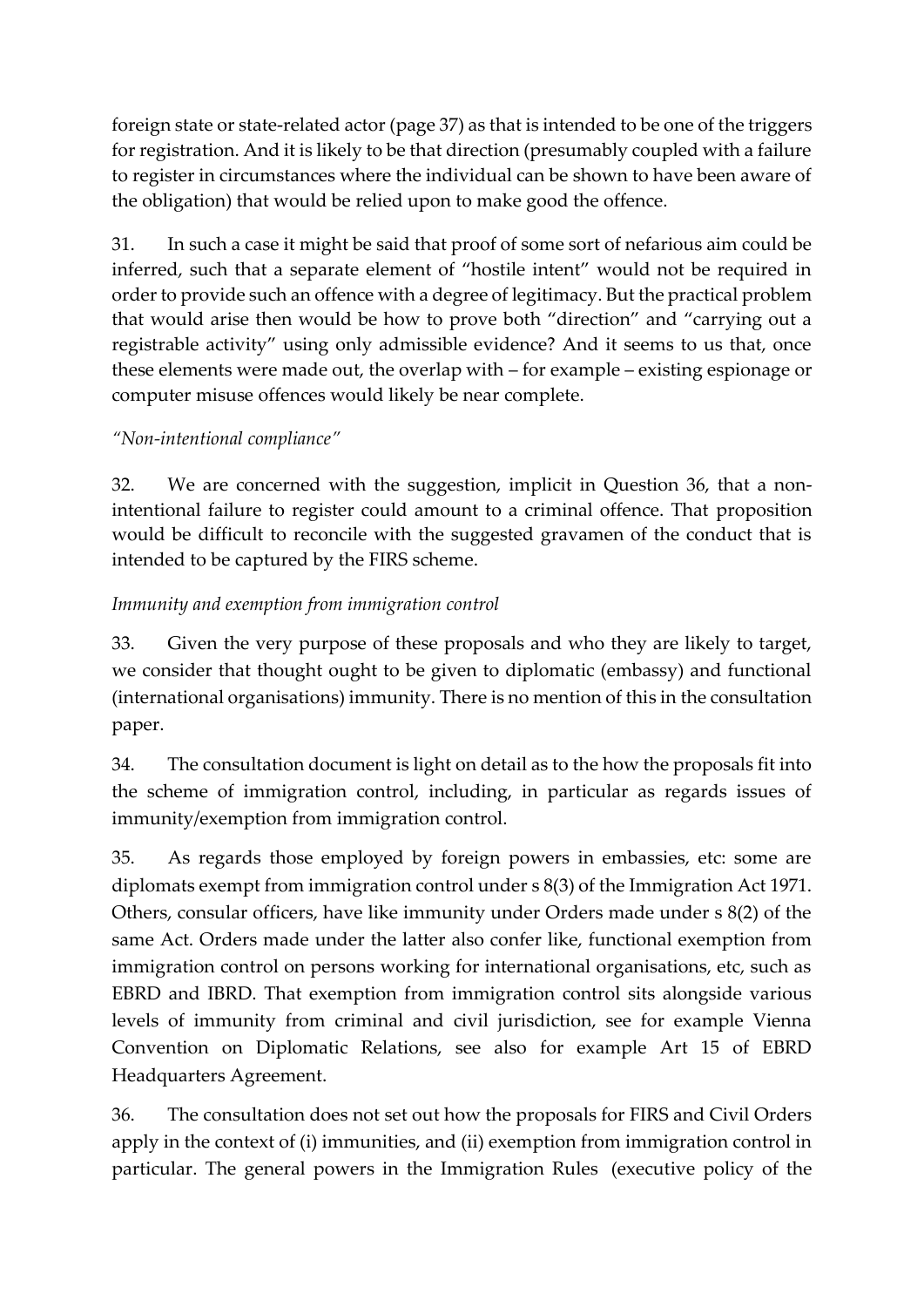Home Secretary as to when she will grant permission to enter and reside under UK law) that enable leave to remain to be curtailed and enable deportation to follow, do not apply to those exempt from immigration control. There is no detail in the consultation as to what is proposed in respect of the withdrawal of immunity and exemption from immigration control. Further, immunities and exemptions from immigration control vary in scope, for example, diplomatic agents and EBRD staff have different applicable protection. It follows that no account is taken of such variation in the consultation.

37. Some persons within the scope of the proposals will not have immunity (ordinary embassy staff, those employed in the private sector, etc.). They may have domestic permission to reside in the UK under s 3 of the Immigration Act 1971. Such persons could in theory be controlled and be required to leave the UK but the consultation lacks any detail covering how such immigration powers are proposed to be exercised.

38. Equally, there is no reference in the consultation to those with other forms of right to reside (ie. those who are not exempt from control, are not British citizens, and do not have leave to enter or remain under UK law) such as those with EU Withdrawal Agreement Rights to Reside or Irish Citizens with a Common Area Exemption from immigration control. Each of these may represent only a relatively small number of individuals, but that does not explain why no consideration is given to such issues in the consultation paper.

#### **CIVIL ORDERS (Question 38)**

39. Again, we do not consider the question asked in the consultation paper on this topic to be particularly conducive to receiving constructive feedback. Although this is a question of policy, and therefore outwith our core remit, it is probably uncontroversial that *"preventative and restrictive measures are a desirable way of addressing the threat posed by those engaged in hostile activity where prosecution isn't viable"*.

40. However, as with FIRS, we are unclear what need – unmet by existing regimes – any new civil orders would satisfy. The single-page discussion of this topic, which includes wording such as "restrictive and preventative measures" and a proposal to prohibit association with identified individuals, evokes the TPIM regime. But the consultation paper contains nothing that suggests that TPIMs would not cover the conduct that is of concern. Bearing in mind the broad definition of "terrorism related activity" in the TPIMA and TACT, it is likely that much of the "hostile activity" that might trigger a new civil order could be brought within existing powers.